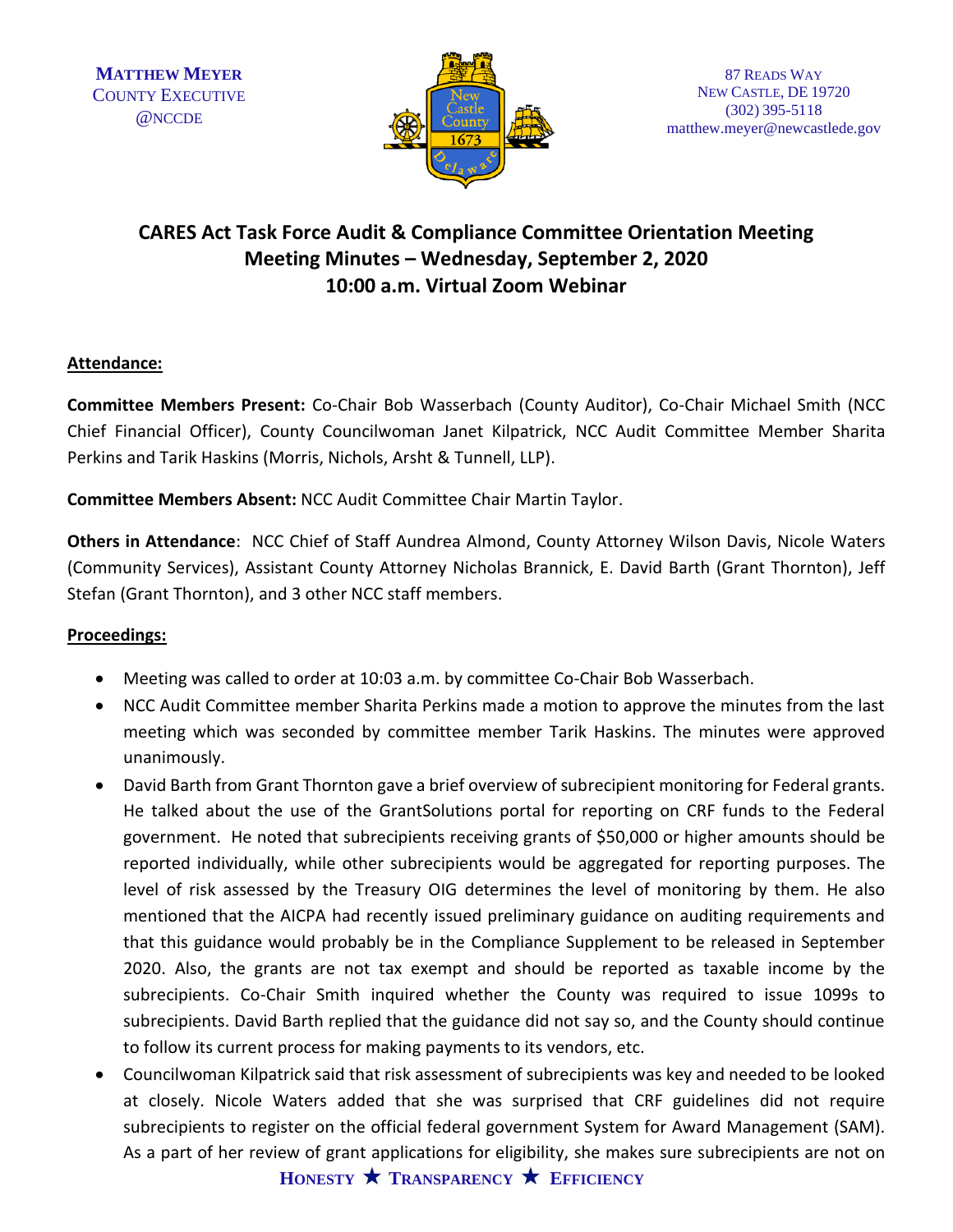the debarred list on SAM. Nicholas Brannick said that going forward, subrecipients should be required to register on SAM. Councilwoman Kilpatrick wondered who from the County would be involved with the risk assessment. Co-Chair Wasserbach added that currently risk assessment questions are a part of the application form, but in a call with Finance and Law the previous day he was told that they were not yet sure who would be doing risk assessment. He also noted that the \$50,000 threshold was only for reporting purposes; subrecipients receiving amounts lesser than \$50,000 would also need to be monitored. David Barth agreed with Co-Chair Wasserbach's observation.

- Co-Chair Wasserbach led a discussion on a few items in 2 CFR 200.331 that were not clear concerning federal awards, such as (1) How does the Federal Award Identification Number differ from the CFDA Number?, (2) How does 2 CFR 200.331 (a) (1) (viii) differ from 2 CFR 200.331 (a) (1) (vi)?, (3) In 2 CFR 200.331 (a) (1) (xi), what does the "dollar amount made available under each Federal award" mean?, and (4) In 2 CFR 200.331 (a) (1) (xii), do we need to identify "yes" or "no" whether the award is for R & D? David Barth said that he would get back to the committee on these items. There was also a discussion on indirect cost rates. Nicole Waters clarified that indirect cost rates were probably not applicable to the subrecipients of CARES Act CRF funds and David Barth agreed.
- Co-Chair Wasserbach brought up the need for a contract between the County and the awardee. David Barth added that such a contract outlines responsibilities and conditions imposed for the various parties. He recommended having such a contract as it helps with internal controls. When asked whether the County would be getting into such contracts with subrecipients, Co-Chair Smith replied yes, if it was something required by this committee. Also, when Co-Chair Wasserbach inquired about the threshold amount for subrecipient monitoring risk assessment level, Nicholas Brannick suggested that \$50,000 seemed to be an appropriate threshold as indicated by the federal reporting requirements.
- A draft Subrecipient Monitoring Policy was distributed to committee members prior to the meeting. Co-Chair Wasserbach said that the Subrecipient Risk Analysis document is a key part of the Subrecipient Monitoring Policy and that this needs to be closely analyzed before the next meeting. As the Subrecipient Risk Analysis document identifies as High Risk any new subrecipients to the County, and it's likely that most CRF subrecipients would be new to the County, we should examine this more closely as we probably don't want all subrecipients to be identified as High Risk. Tarik Haskins requested that the revised Subrecipient Monitoring Policy be shared more than 24 hours before the next meeting. David Barth suggested that the County might want to develop risk levels by weighting various factors, including experience with federal grants. Nicholas Brannick added that if an entity already had a DUNS number, a score could be assigned to them based on their history. Councilwoman Kilpatrick said that maybe more questions could be added to the application form that align with the federal requirements.
- Co-Chair Wasserbach asked Aundrea Almond whether someone from the Administration would be looking to see if some organizations have applied for multiple grant programs. Ms. Almond replied yes that would be looked at, but they did not expect much overlap. Councilwoman Kilpatrick

**HONESTY TRANSPARENCY EFFICIENCY**